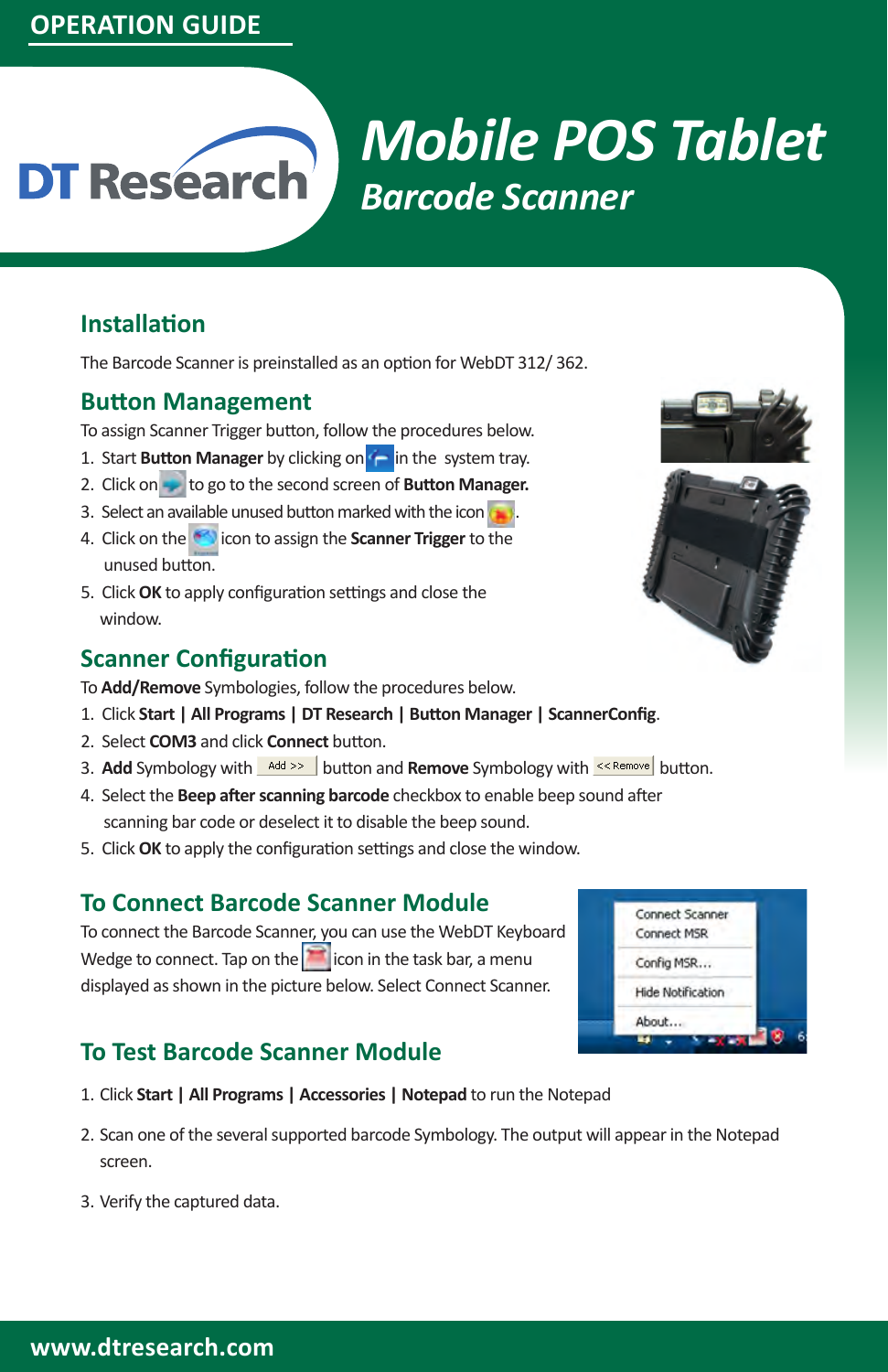# **The Default Port Parameters for Barcode Scanner Module**

| Port                | COM <sub>3</sub> |
|---------------------|------------------|
| <b>Baud Rate</b>    | 57600            |
| Data Bits           | 8                |
| Parity              | None             |
| <b>Stop Bits</b>    |                  |
| <b>Flow Control</b> | None             |

# **SPECIFICATIONS**

|                        | <b>Voltage</b>                                                     | $3.3V+/- 5%$                                               |
|------------------------|--------------------------------------------------------------------|------------------------------------------------------------|
| <b>Electrical</b>      | Current                                                            | 370mA @3.3V scanning with power save                       |
| <b>Characteristics</b> | Idle                                                               | 40mA                                                       |
|                        | <b>Standby current</b>                                             | 3mA                                                        |
|                        | <b>Ambient light</b>                                               | Works in any lighting conditions,<br>from 0 to 100,000 lux |
| <b>Environment</b>     | <b>Shock</b>                                                       | 2000G, 0.7ms, half sinus, 3 axes                           |
|                        | Vibration                                                          | 8G r.m.s., from 10Hz to 500Hz,                             |
|                        |                                                                    | 2 hours/axis, 3 axes                                       |
| <b>Interfaces</b>      | High speed RS232 TTL with Intermec Scanner Control Protocol (ISCP) |                                                            |
|                        | Scan engine                                                        | 12.4 x 20.9 mm x 14.0 mm;                                  |
|                        | $(H \times W \times D)$                                            | $0.5 \times 0.8 \times 0.55$ in                            |
| Physical               | Decode board                                                       | 6.6 x 38.1 x 25.4 mm;                                      |
| <b>Characteristics</b> | $(H \times W \times D)$                                            | $0.25 \times 1.5 \times 1$ in                              |
|                        | <b>Decoded 2D module</b>                                           | 16 x 38.1 x 26.8 mm;                                       |
|                        | $(H \times W \times D)$                                            | $0.6 \times 1.5 \times 1.05$ in                            |
|                        | Weight                                                             | 10g (0.35 oz.)                                             |
|                        |                                                                    | 2D mode: 56 images/s auto adaptive                         |
|                        | Scan rate                                                          | Linear emulation mode: 200 scans/s auto adaptive           |
| <b>Scanning</b>        |                                                                    |                                                            |
| Performance            | Scan angle                                                         | 38.9° (Horizontal), 25.4° (Vertical)                       |
|                        | <b>Optical resolution</b>                                          | 752 (H) x 480 (V) pixels, 256 gray levels                  |
|                        | <b>Print contrast</b>                                              | down to 25%                                                |
|                        | <b>Versions</b>                                                    | Standard range and high density                            |

Note: Specifications are subject to change without notice.



**Linear Imager Compliance and Precaution** This product complies with the following standards for laser and LED safety.

IEC 60825-1 / EN 60825-1 - Class 1 LED Product



**DT Research, Inc. 2000 Concourse Drive, San Jose, CA 95131 http://www.dtresearch.com** Copyright © 2011, DT Research, Inc. All Rights Reserved. DT Research and WebDT are registered trademarks of DT Research, Inc.

#### **WebDT Mobile Tablet Barcode Scanner Operation Guide www.dtresearch.com signage dtri com**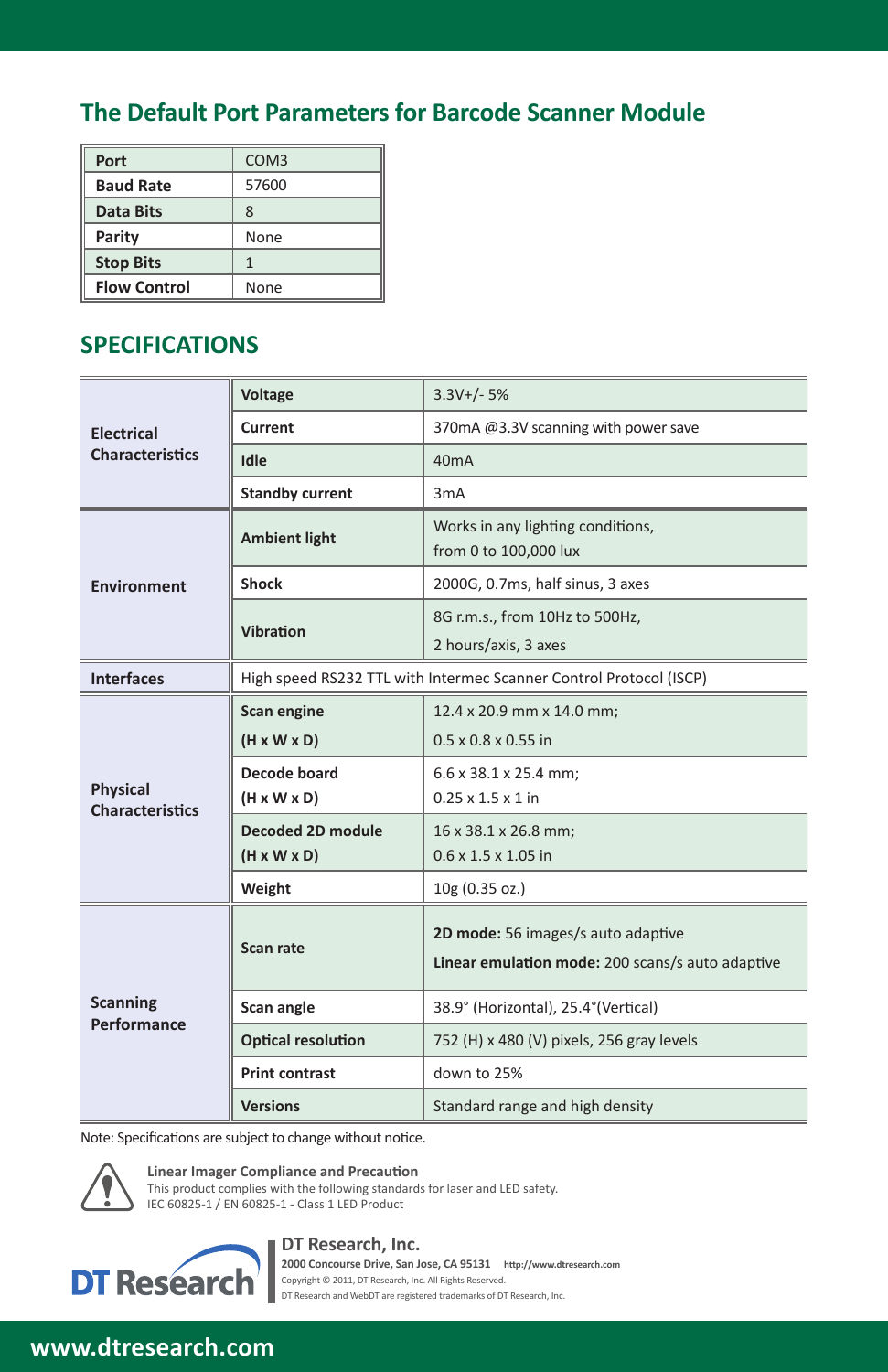# **OPERATION GUIDE**

# *Mobile POS Tablet* **DT Research** *CMOS Camera*

## **Installation**

The CMOS Camera is preinstalled as an option for WebDT 312/ 362.

#### **Button Management**

To assign Camera Trigger button, follow the procedures below.

- 1. Start **Button Manager** by clicking on **in the system tray.**
- 2. Click on to go to the second screen of **Button Manager.**
- 3. Select an available unused button marked with the icon  $\left\langle \bullet \right\rangle$ .
- 4. Click on the **interest in the camera Trigger** to the unused button.
- 5. Click **OK** to apply configuration settings and close the window.





## **To Test CMOS Camera Module**

To test the CMOS Camera, launch **Microsoft® Paint** from **Start | All Programs | Accessories**. Select **File | From Scanner or Camera** to initiate the **Capture Pictures from Video** window.



- Click **Settings** to decide properties of captured pictures.  $\blacktriangleright$
- Click on **Capture** button or 4 pre-assigned trigger button to take a picture.
- $\blacktriangleright$  Select a captured picture on right column, click **Get Picture** to export the picture to **Paint** or click **Delete** to delete the picture.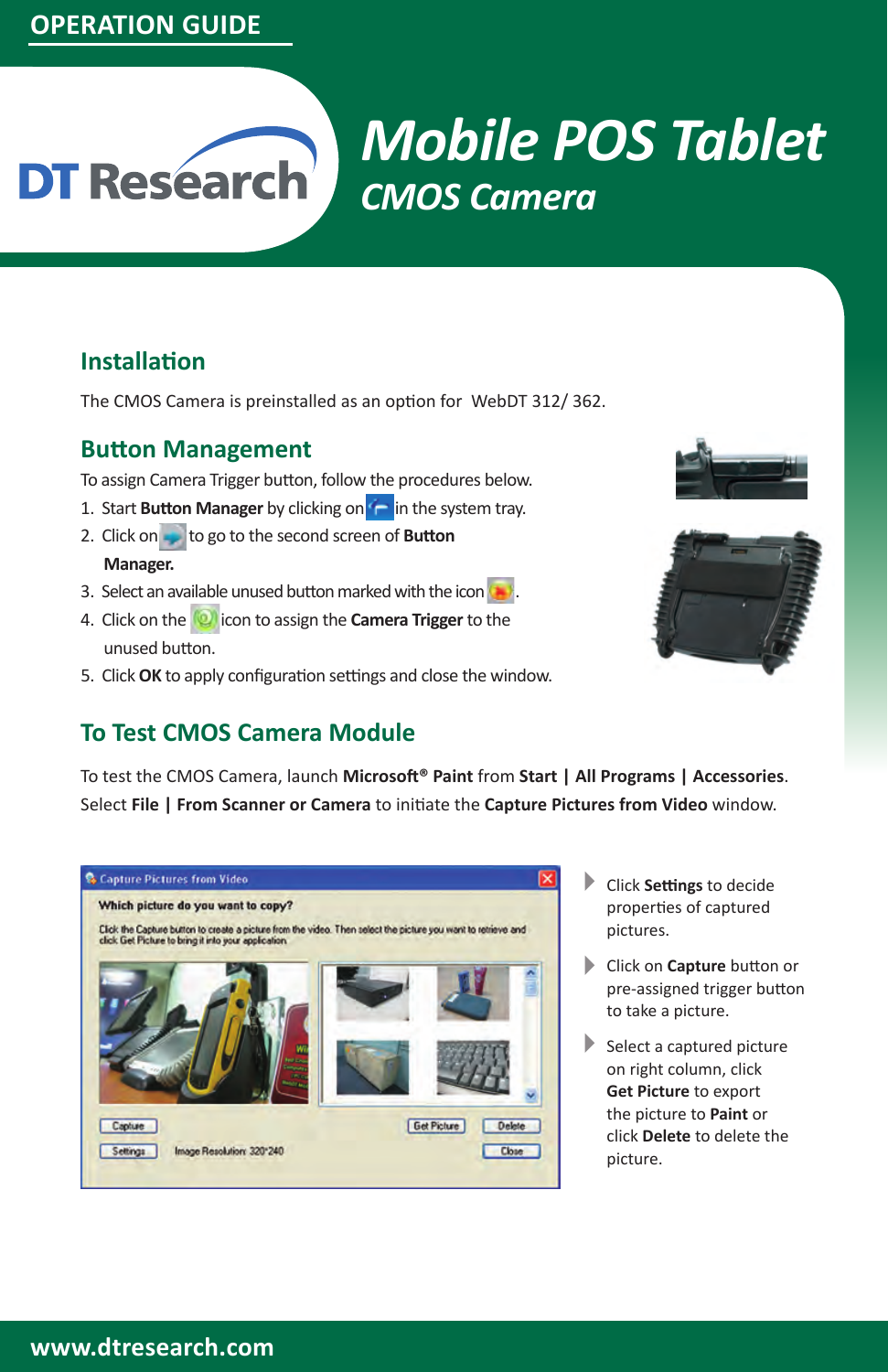# **SPECIFICATIONS**

| Sensor                                                                                                        | UXGA resolution image sensor                                  |
|---------------------------------------------------------------------------------------------------------------|---------------------------------------------------------------|
| <b>Resolution</b>                                                                                             | 640 x 480 (default),<br>1280 x 1024, 1600 x 1200, 2048 x 1536 |
| <b>LED Indicator</b>                                                                                          | Yes                                                           |
| <b>Auto Focus</b>                                                                                             | Yes                                                           |
| <b>Automatic Image Control</b>                                                                                | Automatic exposure control<br>Automatic white balance control |
| <b>Focusing Type</b>                                                                                          | Auto focus                                                    |
| <b>Focus Distance</b>                                                                                         | Focal on 60cm                                                 |
| Interface                                                                                                     | High speed USB 2.0                                            |
| <b>Regulatory</b><br>. Andre Maria (Maria de Santo de Santo), estadounidade de la california de la california | RoHS compliant                                                |

Note: Specifications are subject to change without notice.



**DT Research, Inc.**<br>2000 Concourse Drive, San Jose, CA 95131 http://www.dtresearch.com<br>Copyright © 2011, DT Research, Inc. All Rights Reserved.<br>DT Research and WebDT are registered trademarks of DT Research, Inc.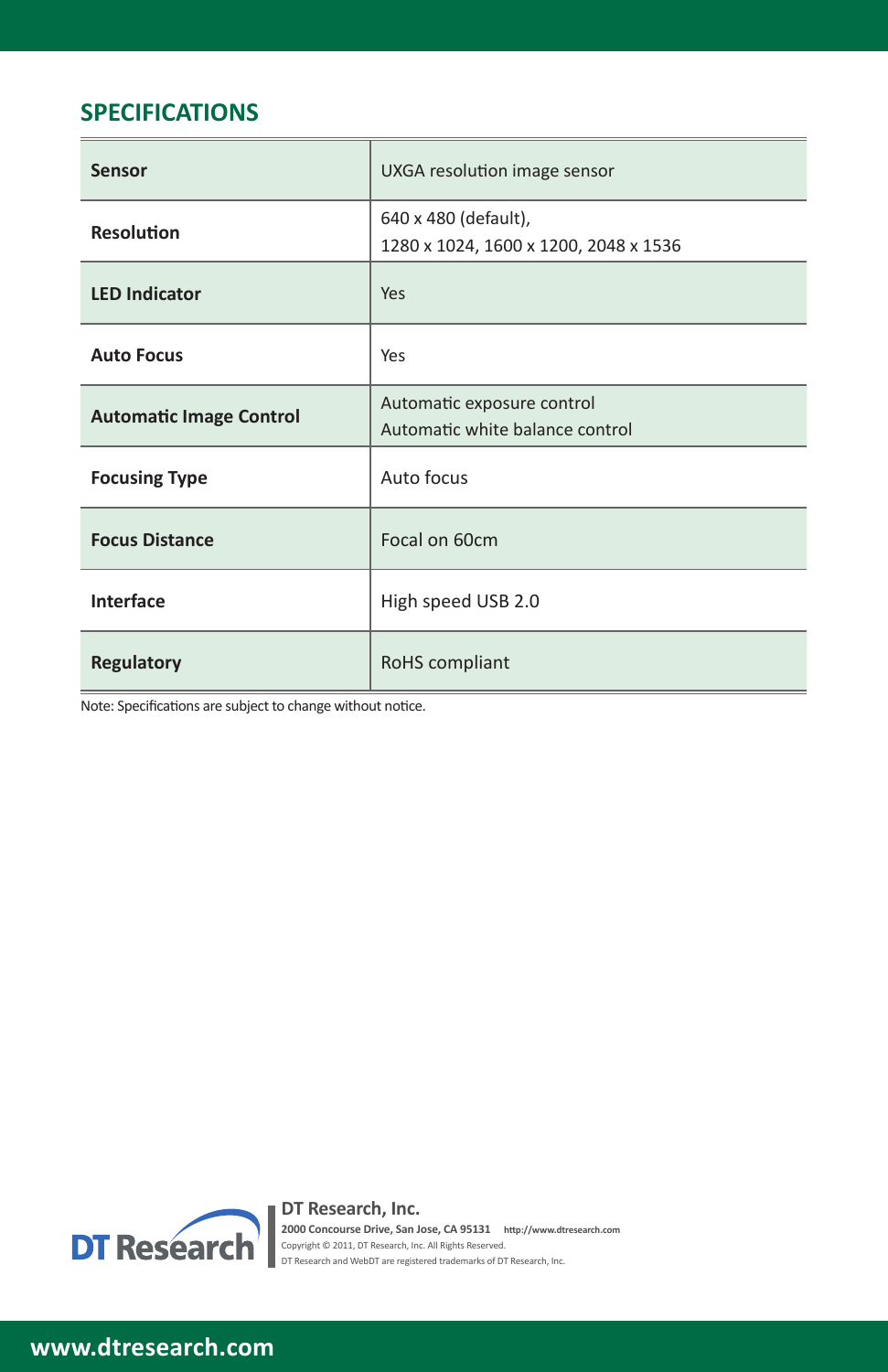# **OPERATION GUIDE**

# *Mobile POS Tablet* **DT Research** *Magnetic Stripe Reader*

#### **Installation**

The Magnetic Stripe Reader (MSR) is preinstalled as an option for WebDT 312/ 362.

# **To Connect Magnetic Stripe Reader Module**

To connect the Magnetic Stripe Reader, you can use the WebDT Keyboard Wedge. Tap on the  $\Box$  icon in the task bar, a menu is displayed as shown in the picture below. Choose Connect MSR.



6:35 PM

# **To Configure MSR**

For a magnetic stripe card, the raw data in each data track may contain start and end sentinel characters. To remove those characters, you can select the Configure MSR command to parse input raw data and filter out the start and end sentinel characters on each track.

1.Click Config MSR in the WebDT Keyboard Wedge menu, and the MSR Application

Configuration window will be displayed.

2. Choose Enable in the Parse Data section.

Choose data you want to parse at the start or end of each track.

For Example:

Check Track 1

- In Start Sentinel Character, select %
- In End Sentinel Character, select ?
- 3. Click OK to complete the settings

| Port Parameters                       | Parse Data                                                                                         |
|---------------------------------------|----------------------------------------------------------------------------------------------------|
| Port DIRECT W.                        | <sup>(a</sup> Enable<br>C Disable                                                                  |
|                                       | Parse Data Format                                                                                  |
| Baud Rate<br>$\rightarrow$            | <b>End Sentinel</b><br>Start Sentinel<br>Frable:<br>Character<br>character                         |
| Data Bits<br>CH)                      | $\nabla$ Track1 $s_i$<br>$\blacksquare$<br>Б<br>▾                                                  |
|                                       | $\nabla$ Track2 :<br>۰<br>Þ<br>회                                                                   |
| $\mathcal{H}$<br>Parity <i>[1899]</i> | $\nabla$ Tradc3 $\left _{\text{d}}\right $<br>$\overline{\phantom{a}}$<br>$\overline{\phantom{a}}$ |
| Stop Bits<br>늰                        | Add Additional Characters in Tracks                                                                |
|                                       | At the End of Trades<br>Between Tracks                                                             |

Connect Scanner Connect MSR Config MSR... Hide Notification About...

v av a

T.